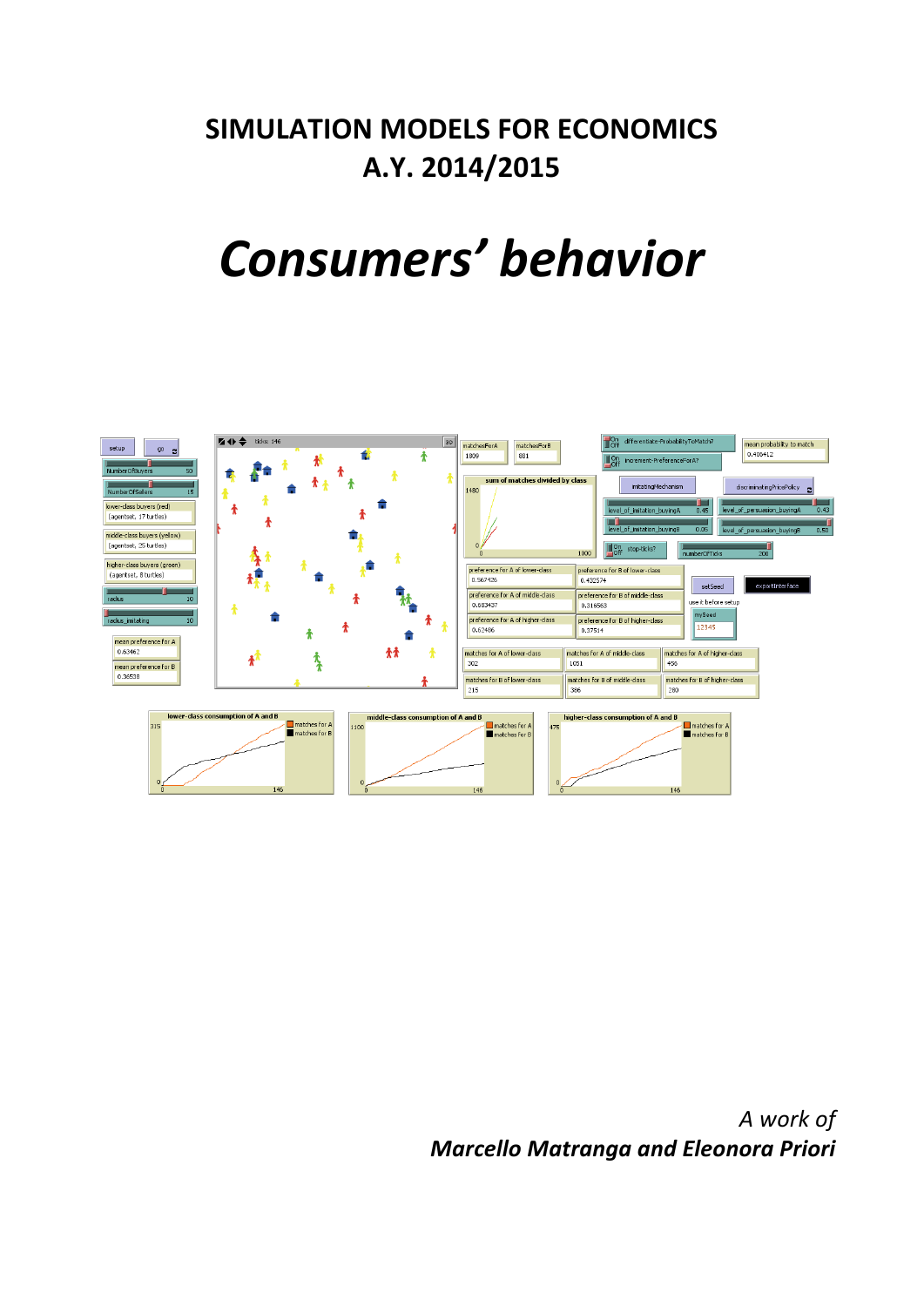### **Index**

| 2.4. The combined effect of imitating mechanisms and discriminating price policy14 |  |
|------------------------------------------------------------------------------------|--|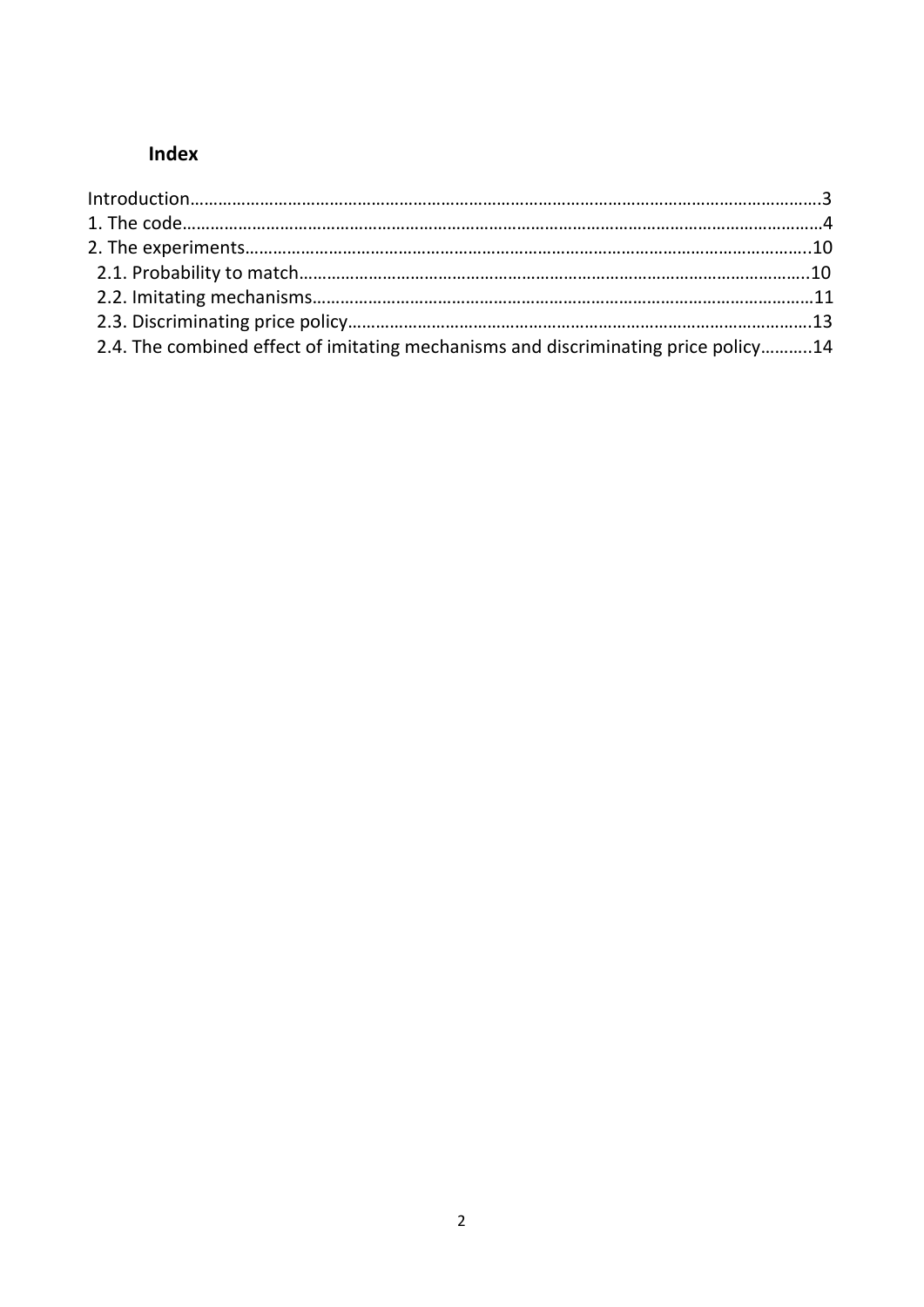#### **Introduction**

We have simulated a simplified market where only two kinds of the same variety of product exist: product A represents the high-quality and expensive typology and product B represents the low-quality and cheap typology.

Buyers are divided in classes on the basis of their wealth, although wealth actually never appears in the model since it is only represented by a color: in fact low-class buyers are signed in red, middle-class buyers are signed in yellow and high-class buyers are signed in green. Each buyer owns some features, which basically are the probability to match, the preference for product A and the preference for product B (which are complements).

The model is based on the assumption that prices, which actually never appear, are latent variables, which partly determine the level of preference for the two products.

Imitating mechanisms among buyers are allowed in the model and therefore the choices of each buyer affect the decisions of other agents. Representing this process with a correct specification of the parameters help us simulate a model as realistic as possible.

The aim of our work is analyzing consumers' behavior when a discriminating price policy is implemented. This mechanism allows a paradox, that is: buyers can pay different prices to get the same product since they are "discriminated" on the basis of their usual preferences through the data which the fidelity card registers at each match.

In fact, in the model sellers assign buyers a fidelity card after their third match: the fidelity card registers which kind of product (A or B) buyers choose at each match and proposes buyers 

some discounts (which appear as changes in the level of preferences) on the basis of their previous choices. The particular feature is that the fidelity card proposes discounts which do not refer to the product that buyers usually buy but reduces the price of the other one (i.e. it enlarges the level of preference displayed for the product that a given agent under "normal" conditions would not buy). This allows us to check whether and in which measure the prices level modifies the choices of buyers, by evaluating the sensibility of buyers' preferences with respect to the price.

This model aims to underline how buyers perceive the gap between the prices of the two typologies of products and the related gap between the quality levels of the two products sold in the market. Rather unsurprisingly, we will discover that each class of buyers is sensitive to changes in prices and therefore we will focus our analysis in their consumption decisions under given conditions.

In further works it would be interesting introducing in the simulation prices as a variable, in order to observe whether such a price policy, which is currently being implemented by some companies (mainly supermarkets) in USA and Germany, is really effective in producing a real reduction of the general price level.

Our work is only focused on explaining consumers' behaviors in order to check how they make their choices if some features of the economic system which they act into change.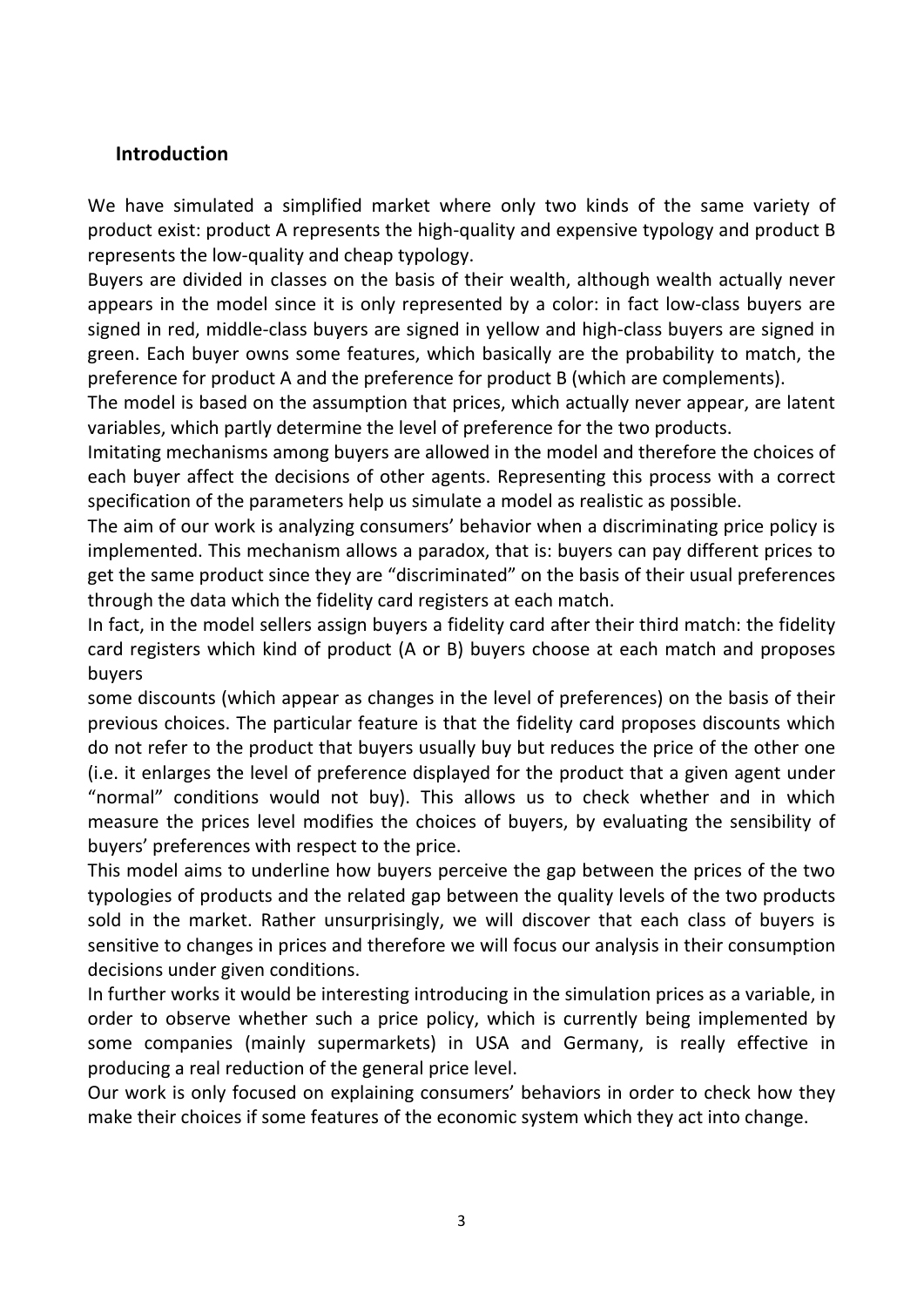#### 1. The code

By using NetLogo we have built a model which displays some consumers' behaviors in a simplified market where only two typologies of the same variety of product exist.

We have created two breeds: sellers and buyers. By pressing the "setup" button, we can observe sellers and buyers and their main features.

Sellers sell two different kinds of the same product. Product A represents the high-quality (i.e. the more expensive) typology, whereas product B represents the low-quality (i.e. the cheaper) typology of the - unique- product sold in the market. Actually prices never appear in the model as features of the products because we have focused our work on preferences and on their changes assuming that preferences are partly determined by prices, which therefore are latent variables. Sellers are asked to spread randomly in the display in the interface.

```
create-sellers NumberOfSellers [setxy random-xcor random-ycor
                                      set shape "house"<br>set color blue
                                       set size 1.5]
```
Buyers are divided in three classes on the basis of their wealth: a lower class (which is signed in red and represents the 35% of the entire buyers' population), a middle-class (which is signed in yellow and represents the 50% of the population) and a higher class (which is signed in green and represents the left 15%). Each class of buyers is endowed with some features which depend on the wealth (i.e. on the color of the class). These features basically are the probability to match and the preference for product A or for product B. 

```
create-buyers NumberOfBuyers [set shape "person"
                              set size 1.5
                              set color green
                              set matches 01
ask n-of (0.35 * count buyers) buyers [set color red]
ask n-of (0.50 * count buyers) buyers with [color != red] [set color yellow]
ask buyers [set probabilityToMatch 0.7
            set myMatches 0
            set mvMatchesA 0
            set myMatchesB 0]
```
In order to make the model a little more manageable, we have set the number of matches (both as a total value and as a value divided on the basis of the product chosen by buyers) both as global variables and as local variables which belong only to buyers.

```
globals [matches matchesForA matchesForB]
breed [sellers seller]
breed [buyers buyer]
```
buyers-own [probabilityToMatch myMatches preferenceForA preferenceForB fidelityCard myMatchesA myMatchesB]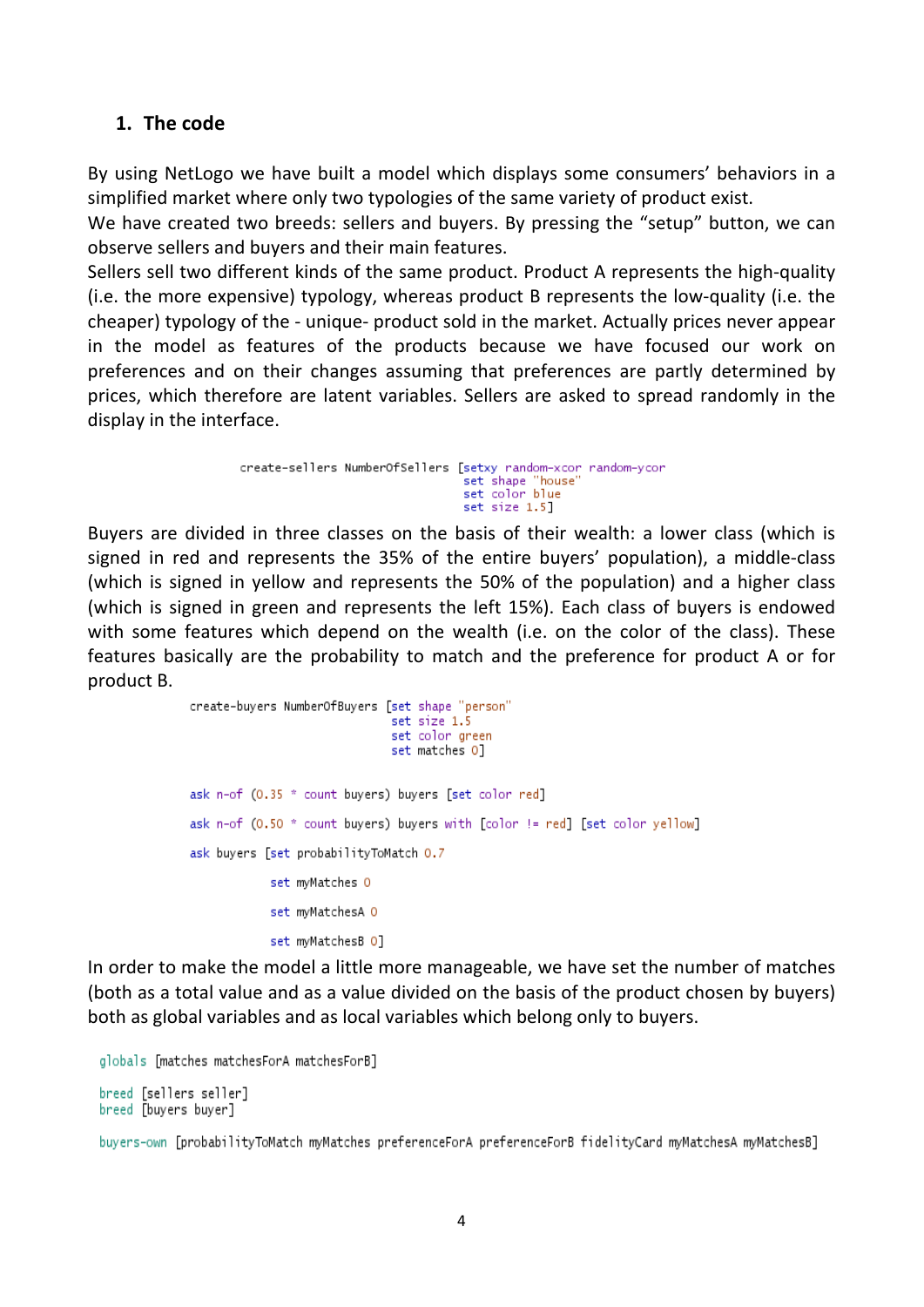In the basic version of the code all buyers own the same probability to match (which is arbitrarily set at a 0.7 level). In this way buyers match at each tick with their counterparts since if the probability to match is greater than 0.5 buyers conclude positively their match with sellers, whereas if it is smaller than 0.5 there is no match.

By turning on the switch related to the differentiation of the probability to match, each buyer owns a different (and personal) probability to match. The probability to match is still a value bounded between zero and this value is partly given by the class which the buyers belong to and partly randomly determined. Each class of buyers assigns buyers a fixed starting value (which is 0.1 for the lower class, 0.2 for the middle class and 0.3 for the higher class), but the left part of the probability to match is determined randomly with values bounded between zero and 0.5 (with no differences among the three classes). This mechanism allows each buyer to own a different probability to match.

This procedure is called by the "go" button in order to allow the observers to change the features of the model while running it and not only in the "setup" phase.

> if differentiate-ProbabilityToMatch? [ask buyers with [color = red] [set probabilityToMatch 0.1 + random-float 0.5] ask buyers with [color = yellow] [set probabilityToMatch 0.2 + random-float 0.5] ask buyers with [color = green] [set probabilityToMatch 0.3 + random-float 0.5]

As regard as preferences we have set the model in this way: preference for A is a value bounded between zero and one and preference for B is its complement. Each buyer decides whether buying product A or product B on the basis of the higher preference he displays, conditional to the fact that his probability to match has to be greater than 0.5 in order to conclude positively the exchange.

Since product A is assumed to be the expensive and high-quality version of the product, whereas product B is assumed to be the cheap and low-quality typology of product, lowclass buyers are expected to display lower preferences for A and higher preferences for B, high-class buyers are expected to display higher preferences for A and low preferences for product B and the middle class is expected to split its preferences between product A and product B. Therefore we have set the values of the preferences as follows.



In order to display how the consumers' choices change when preferences change, we have created a switch which allows to increment the preferences for A. This feature is very interesting in order to observe combined effects of changes in variables. This procedure is called by the "go" button for the same reasons of the previous case (probability to match).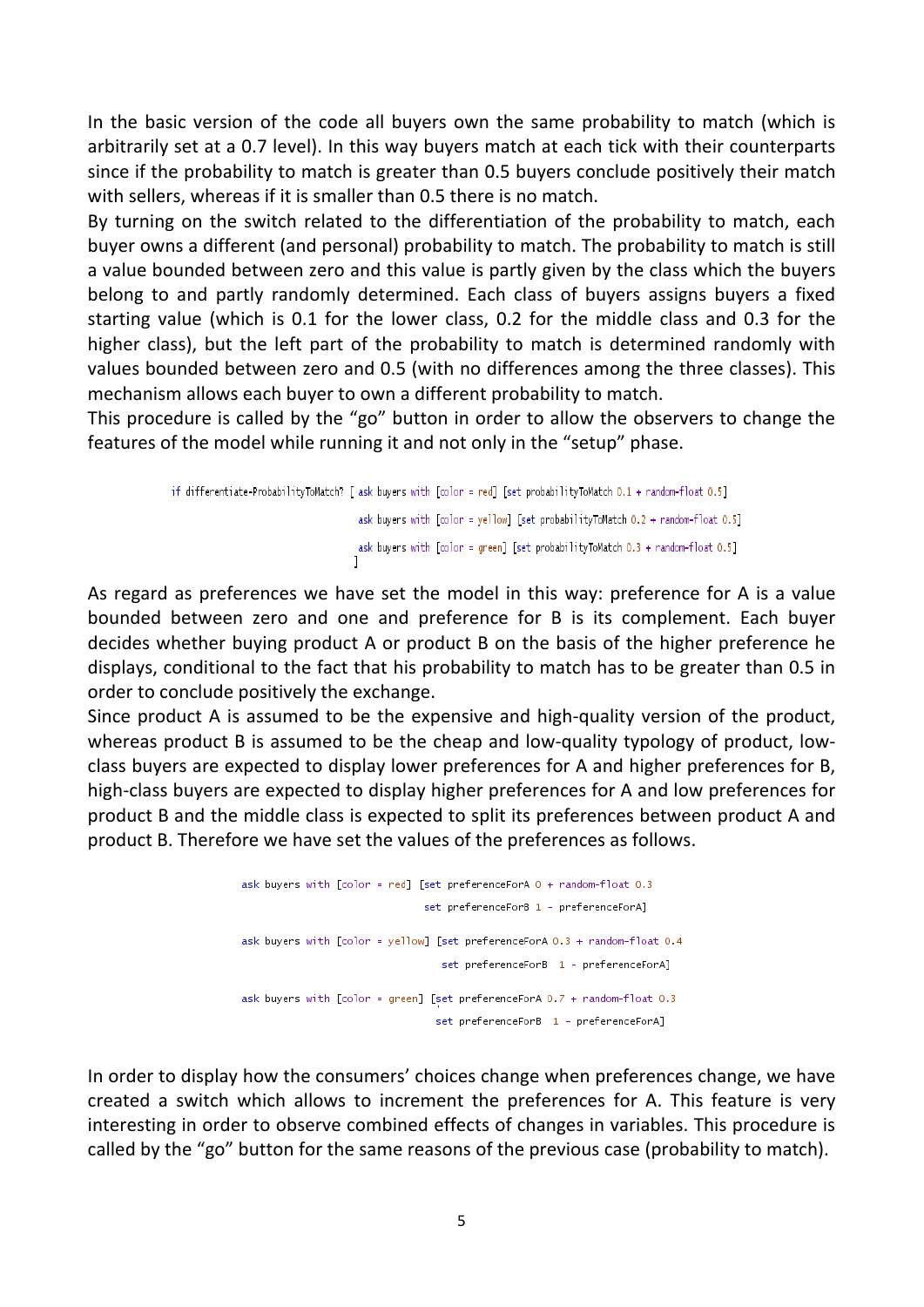```
if increment-PreferenceForA? [ask buyers with [color = red] [set preferenceForA 0.2 + random-float 0.4
                                                             set preferenceForB 1 - preferenceForA]
                              ask buyers with [color = yellow] [set preferenceForA 0.4 + random-float 0.3
                                                                set preferenceForB 1 - preferenceForA]
                              ask buyers with [color = green] [set preferenceForA 0.9 + random-float 0.1
                                                              set preferenceForB 1 - preferenceForA]
                              J
```
The "go" button is a continuous procedure and it calls two procedures, which are: "move and match" and "get a fidelity card". We have created a switch which allows stopping the running of the model at a given number of ticks in order to observe experiments in a consistent way.

> to go tick moveAndMatch detFidelitvCard if stop-ticks? [if ticks >= 200 [stop]] end

The "move and match" procedure is crucial in order to observe how matches occur. Buyers exchange with sellers when they are in a given radius of distance, conditional to the fact that their probability to match has to be higher than 0.5. When these conditions are satisfied the match occurs and therefore we can upgrade the values of the matches (both as global variables and as local variables belonging to buyers).

```
to moveAndMatch
  ask buyers [setxy random-xcor random-ycor]
  ask buyers [let mySeller sellers in-radius radius
              if mySeller != nobody and probabilityToMatch > 0.5 [set matches matches + 1
                                                                     set myMatches myMatches + 1ifelse preferenceForA > preferenceForB [set matchesForA matchesForA + 1
                                                                                                               set myMatchesA myMatchesA + 1]
                                                                                                              [set matchesForB matchesForB + 1set myMatchesB myMatchesB + 1]
                                                                    \mathbf{I}\overline{1}
```
As we said before, the procedures for "differentiate probability to match" and for "increment preference for A" are called by the "go" button and, more precisely, the lines of code related to these switches are contained in the "move and match" procedure.

The "get fidelity card" procedure is very simple and it allows us to experience the discriminating price policy only on buyers who have yet matched with sellers at least three times.

```
to getFidelityCard
  ask buyers with [myMatches >= 3] [set fidelityCard 1]
end
```
As we can see by observing the interface, other two buttons which trigger interesting procedures exist.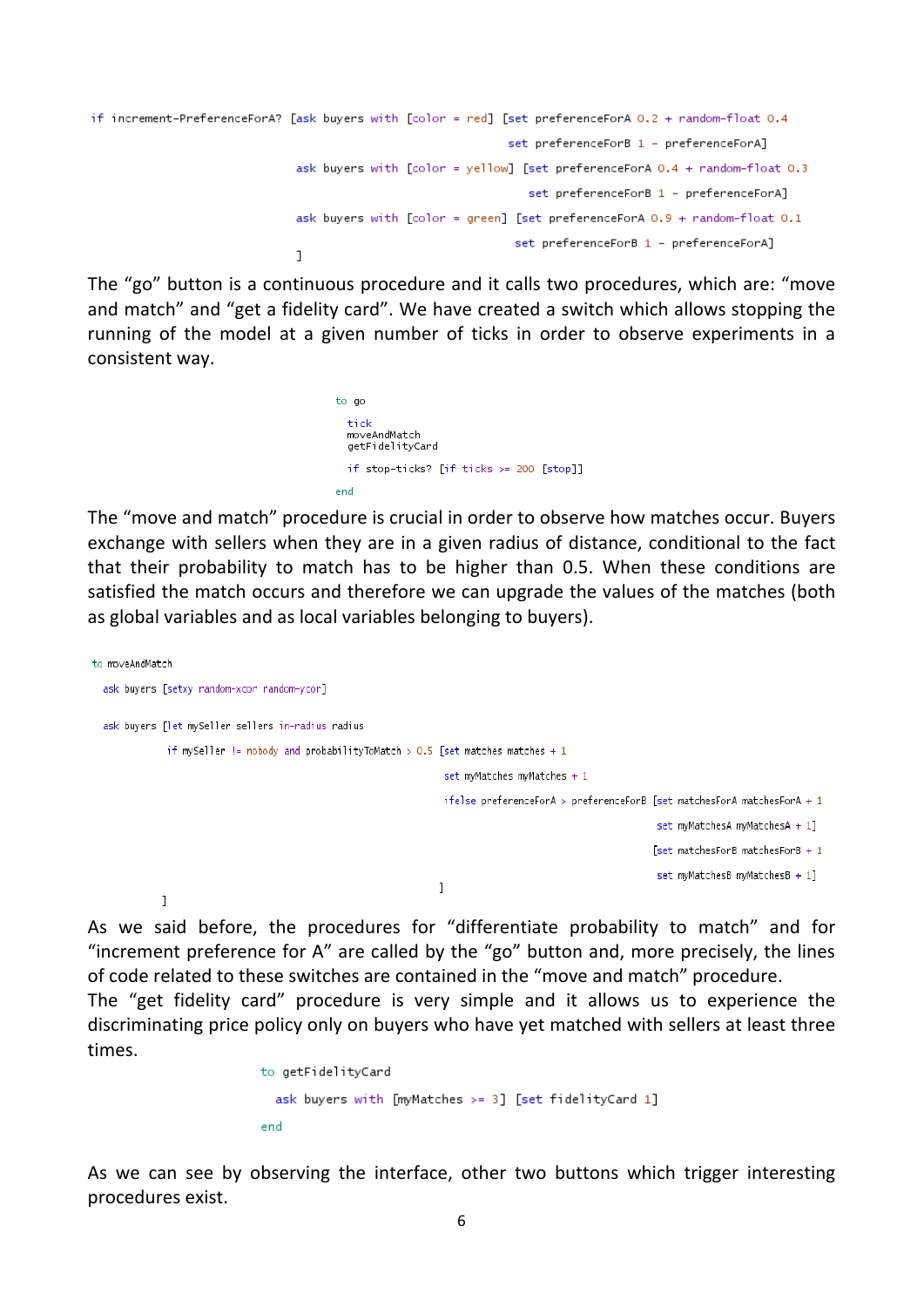The first one is the "imitating mechanism" button. This button allows buyers in the model to imitate the behavior of other buyers in a given radius of distance. The imitating mechanism affects both the probability to match and the level of preferences.

The imitating mechanism about the probability to match allows each buyer to compare its probability to match with the mean of that one of all the other buyers. If the probability to match of this agent is lower than the mean, he is asked to adjust its probability to match enlarging it of 0.1. If otherwise this agent displays a probability to match greater than the mean, he is asked to adjust it reducing it of 0.1. We set this feature in order to keep the value bounded between zero and one.

```
to imitatingMechanism
```

```
ask buyers [ifelse probabilityToMatch < mean [probabilityToMatch] of other buyers in-radius radius_imitating
```
[if probabilityToMatch < 0.9 [set probabilityToMatch probabilityToMatch + 0.1]] [if probabilityToMatch > 0.1 [set probabilityToMatch probabilityToMatch - 0.1]]

We have worked in a similar way in order to set the imitating mechanisms about preferences. In fact each buyer observes whether other buyers prefer product A or product B by comparing the mean of the preferences of all the other buyers in the model. If the mean of preferences for A is greater than the mean of preferences for B and if the agent displays a level of preferences for A lower than the mean, the agent is asked to enlarge its level of preference for A (and therefore to reduce its level of preference for B) of a given value which can be set via a slider in the interface (this value is bounded between zero and 0.5 in order to make things manageable).

Vice versa, if the mean of the preferences for A is smaller than the mean of the preferences for B and the level of preference for B of the buyer is lower than the mean, the agent adjusts its preferences enlarging preference for B and reducing preference for A. Again, we set this feature in order to keep the two level of preferences bounded between zero and one.

```
ifelse mean [preferenceForA] of other buyers in-radius radius_imitating > mean [preferenceForB] of other buyers in-radius radius_imitating
            [if preferenceForA < mean [preferenceForA] of other buyers in-radius radius_imitating and preferenceForA < (1 - level_of_imitation_buyingA)
                                                                    [set preferenceForA preferenceForA + level_of_imitation_buyingA
                                                                    set preferenceForB preferenceForB - level_of_imitation_buyingA]
             \mathbf{I}[if preferenceForB < mean [preferenceForB] of other buyers in-radius radius_imitating and preferenceForB < (1 - level_of_imitation_buyingB)
                                                                    [set preferenceForB preferenceForB + level of imitation buvingB
                                                                    set preferenceForA preferenceForA - level_of_imitation_buyingB]
           \overline{1}
```
The "imitating mechanism" button is not continuous but affects the values of the model only once. If it were continuous, it would make the model to collapse forcing buyers to choose only one of the two products by triggering a self-sustaining mechanism which enlarges the preference for only one of the two products and reduces the other one at each tick. In order to observe how the consumers' behaviors change after running the imitating mechanism we have to keep the "go" button on.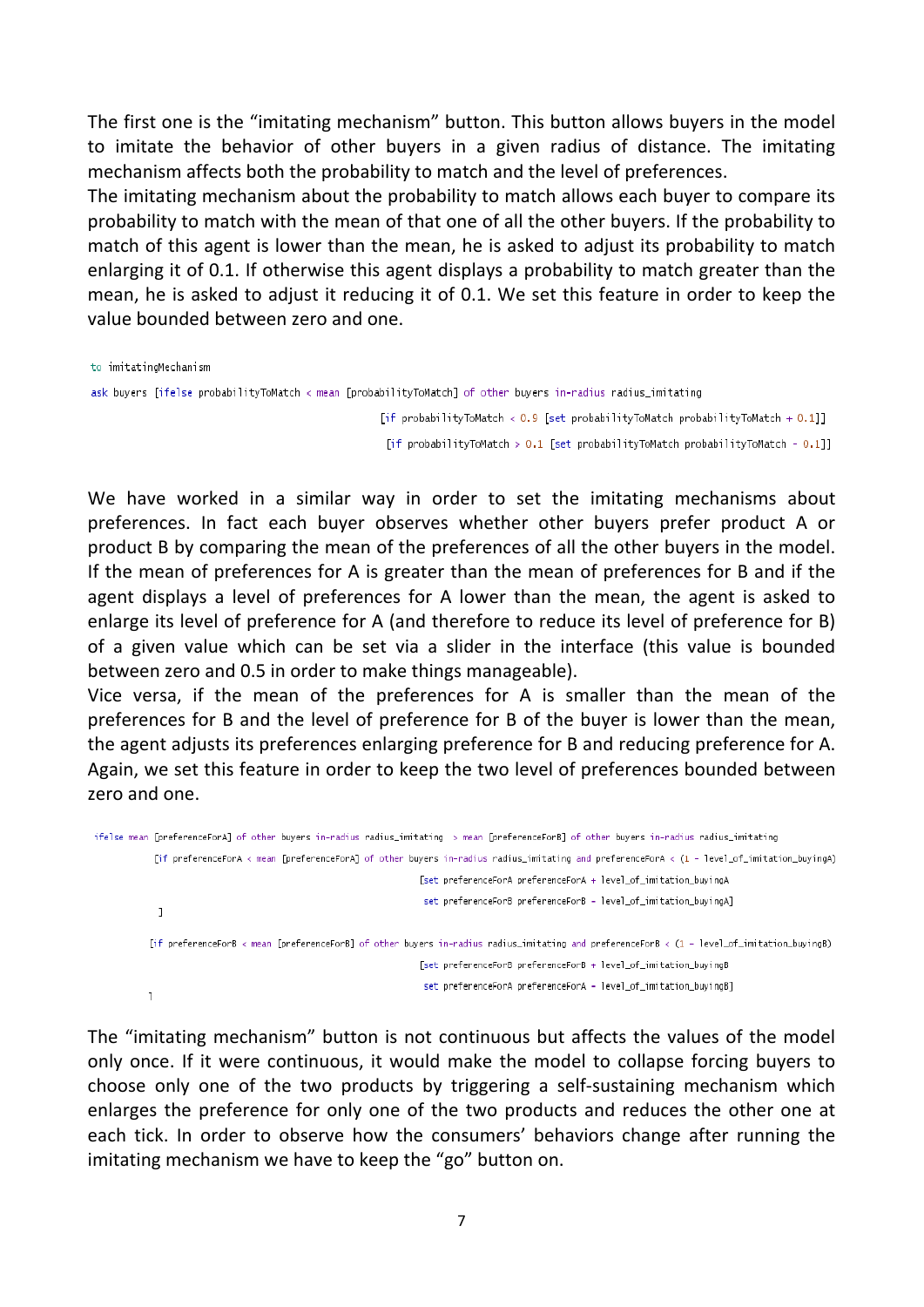The last button triggers a "discriminating price policy". Such a policy is implemented via the fidelity card (which is assigned to buyers after their third shop and registers which of the two products is preferred by each buyer). The particular feature of this discrimination price policy is that the fidelity card allows buyers to access some discounts on the product that they usually would not buy without the discount: i.e. if a buyer, for instance, usually prefers (and buys) product B, the fidelity card registers this fact and proposes him a discount on product A (and vice versa). Since in our model prices do not exist, the discount is shown as a change in the preferences of the buyer, which are incremented by a given level (which can be chosen via a slider in the interface).

```
to discriminatingPricePolicy
   tick
   ask buyers with [fidelityCard = 1]
                                     [ifelse mwMatchesA > mwMatchesB
                                                      [if preferenceForB < (1 - level_of_persuasion_buyingB) [set preferenceForB preferenceForB + level_of_persuasion_buyingB
                                                                                                                 set preferenceForA preferenceForA - level_of_persuasion_buyingB]
                                                     \mathbf{1}[if preferenceForA < (1 - level_of_persuasion_buyingA) [set preferenceForA preferenceForA + level_of_persuasion_buyingA
                                                                                                                 set preferenceForB preferenceForB - level_of_persuasion_buyingA]
                                                      \overline{1}\overline{1}
```
Since the "discriminating price policy" button is continuous, we have to press it after switching the "go" button off and, for the same reason, the lines of the code related to this procedure contain the same instructions that we used in the "move and match" procedure in order to ask buyers to match with sellers.

```
ask buyers [setxy random-xcor random-ycor
           let mySeller sellers in-radius radius
            if mySeller != nobody and probabilityToMatch > 0.5 [set matches matches + 1
                                                                 set mvMatches mvMatches + 1
                                                                 ifelse preferenceForA > preferenceForB [set matchesForA matchesForA + 1set myMatchesA myMatchesA + 1]
                                                                                                         [set matchesForB matchesForB +1set myMatchesB myMatchesB + 1]
                                                               \mathbf{I}
```
In order to sketch an exhaustive picture of the code, we have to explain the features of other two buttons which are not relevant from an economic point of view, but seem to be very useful.

The first one is the "export interface" button: by clicking it we can get a screenshot of the interface which will be automatically saved on the desktop of the user. Since the interface contains many monitors and graphs explaining the trend of the model, taking a photo of these outputs in different moments help us compare the results of the experiments that we can run.

```
to exportInterface
 export-interface " CounsumersBehavior.png"
end
```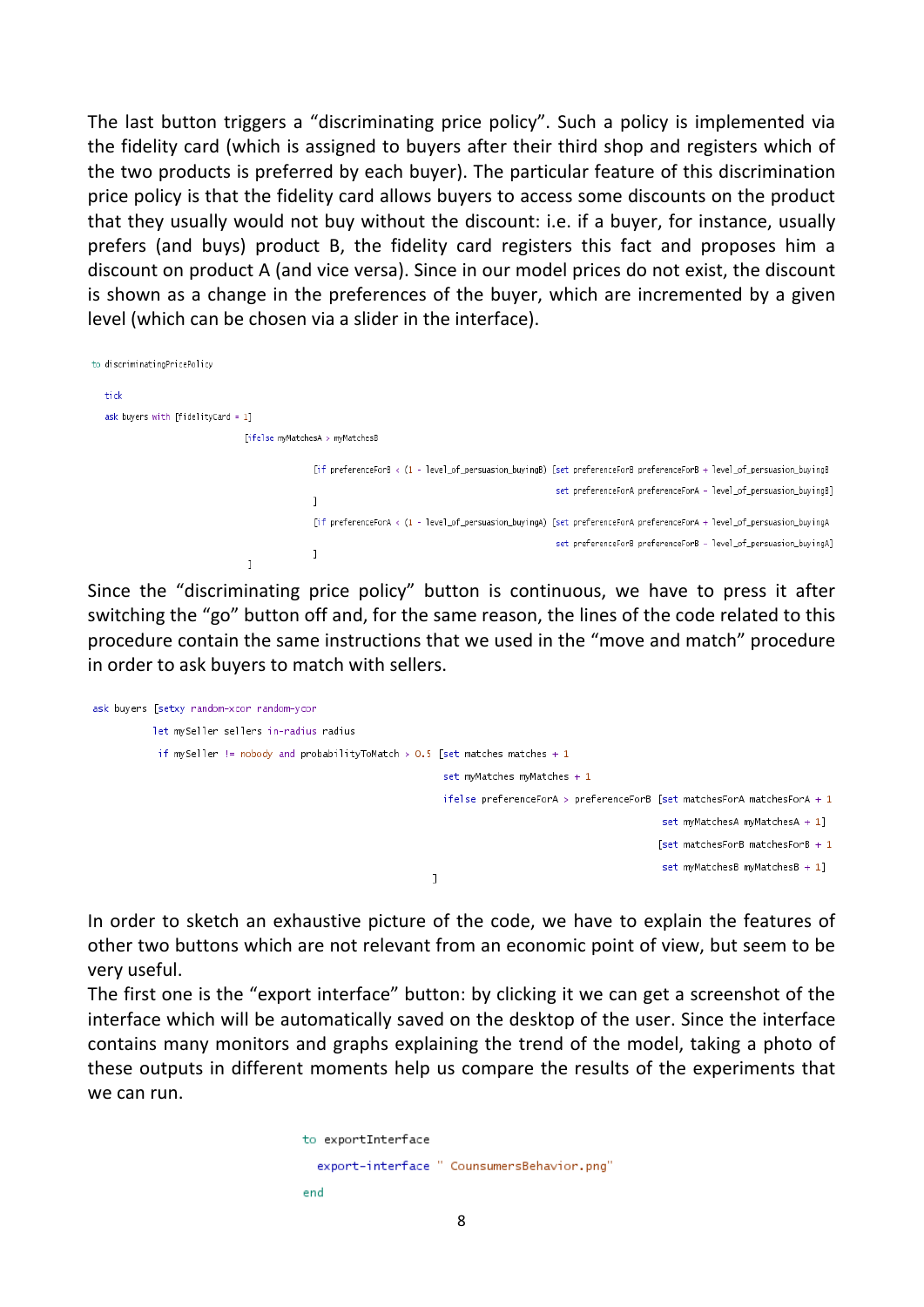The last lines of the code are devoted to the "set seed" button. This button allows the user to replicate an experiment choosing the same random values, and therefore under the same conditions, by choosing the seed via an output in the interface. Users have to press this button before setting up the model.

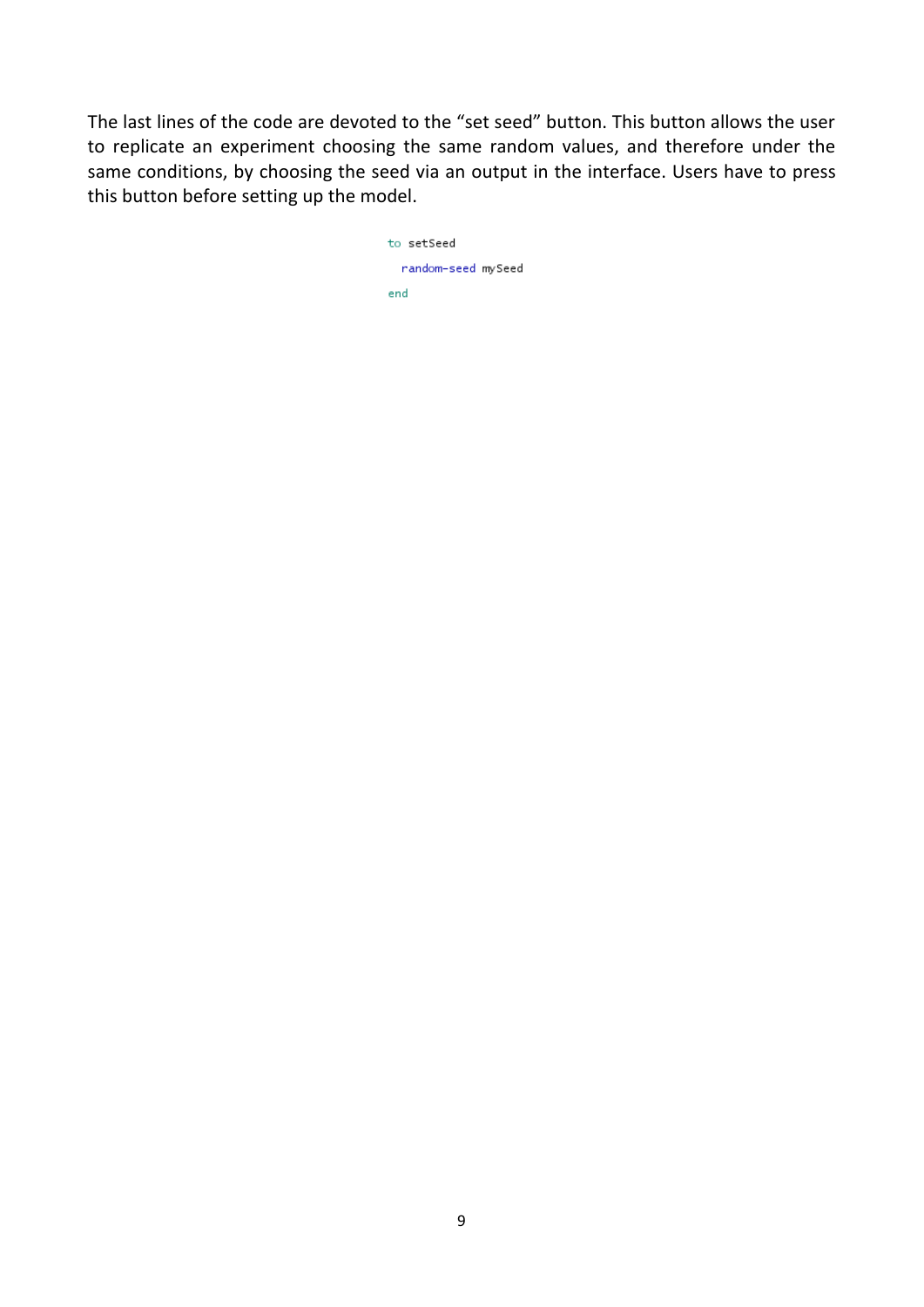#### **2. The experiments**

The aim of our work is to show how the buyers' behavior changes as some features of the model change. In order to do so, we have chosen to keep the same seed (which is arbitrarily set at 12345) so that we can compare in a consistent way the results of the tests we have experienced.

#### **2.1.** Probability to match

The first experiment is about the probability to match of the buyers.

By keeping fixed the seed and repeating the same experiment with the probabilities to match switched off and on, we can observe how the number of matches is drastically reduced in the second case.



There are also significant changes in the composition of the consumption of the whole population. In fact the number of matches for product A is higher than the number of matches for product B since high-class buyers, who prefer product A, match with sellers more often than low-class buyers, who generally prefer product B.

We can observe that, running the model keeping the differentiation of the probability to match switched off, there is no track of noise. Instead, if we turn the switch linked to the probability to match on, we can observe that the graph describing the consumption of product A and product B divided by class displays a huge element of disturbance: the trend is no more represented by a straight line but it consists in an indented line.



.

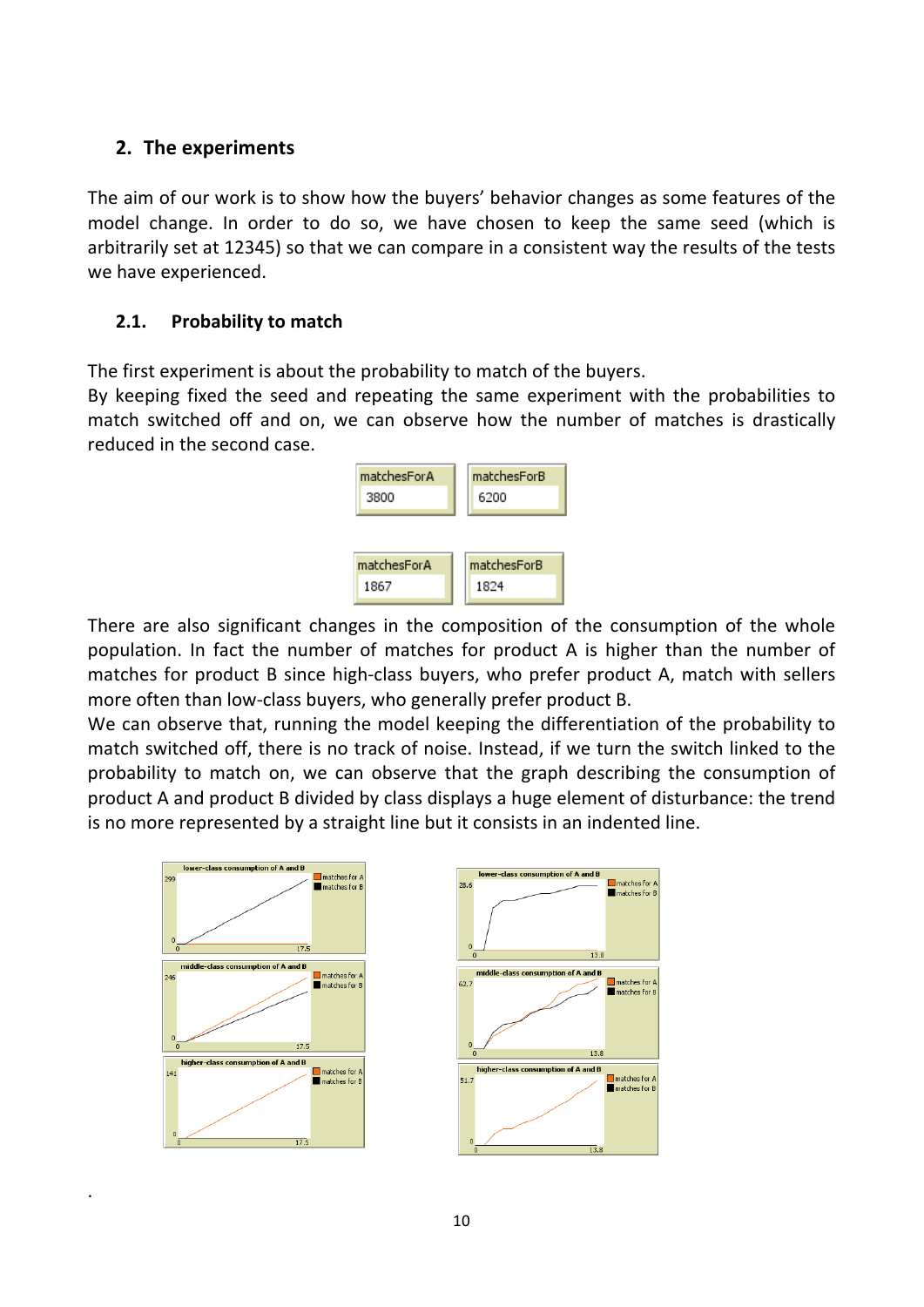As we can observe in the following pictures that we are attaching, the slope of the trend describing the consumption is dramatically reduced as we turn the switch of the probability to match off because buyers do not match at each tick as they did when the switch of probability to match was turned off.



#### **2.2. Imitating mechanisms**

The second experiment is about imitating mechanisms among buyers. We have set the imitating mechanisms so that they affect both the probability to match and the preferences and we have created a button which activates the experiment. The button is not continuous since if it were continuous, it would make the model to collapse forcing buyers to choose only one of the two products by triggering a self-sustaining mechanism which enlarges the preference for only one of the two products and reduces the other one at each tick. Keeping the probability to match switched off and the two sliders which determine the level of imitation about preferences set at a zero level, imitating mechanisms do not affect the model.

In order to observe the effects of the imitating mechanism affecting only the probability to match, we have to switch the differentiation of the probability to match on and to keep at zero the two sliders related to the level of preferences for A or for B.

In order to compare the results, we run the model twice keeping the same seed: the first time we run the model with no imitating mechanisms and the second one we activate this procedure before running the model instead.

The results are straightforward: we can observe how the number of matches for A and for B (and therefore the total sum of the matches) is lower in the second case and we can observe that this fact happens because in the second case the mean of the probability to match displays lower values than the values displayed by the "control group".



The second part of the experiment related to the imitating mechanisms displays how buyers' decisions change if we allow imitating mechanisms about preferences.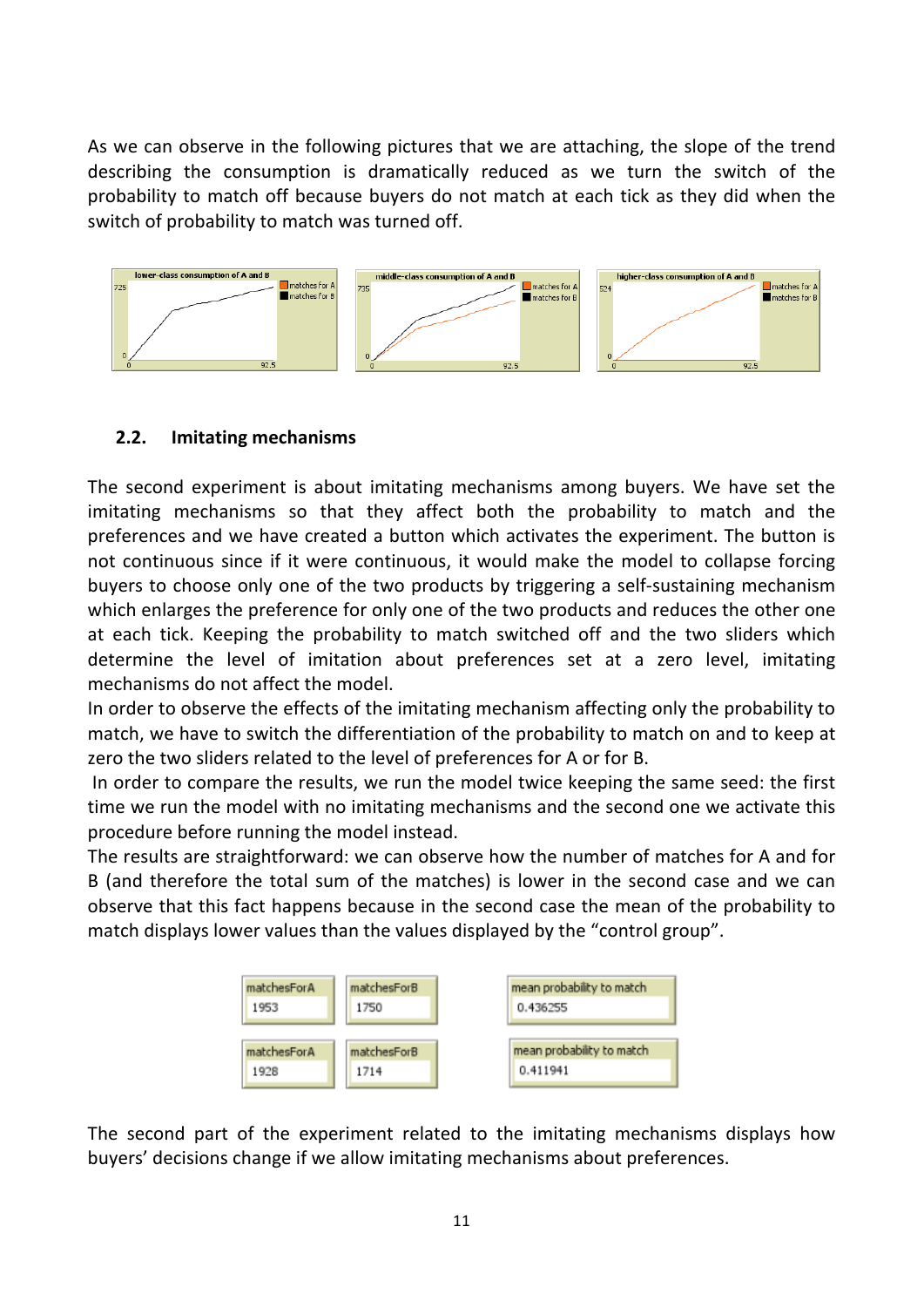In order to observe the results of this experiment, we run the model for the first 50 ticks by keeping only the probability to match switched on. After the first 50 ticks, we press the button which activates the imitating mechanism about the preferences by choosing a level of imitation for product A equal to 0.50 (which is the maximum level we set) and a level of imitation for B equal to zero. Rather unsurprisingly, by keeping the level of imitation of one of the two products set at zero and enlarging the other one, buyers' consumption composition drastically change. We can observe that the level of consumption for A of the lower class starts increasing, whereas for the middle-class we can observe that the matches for A overcome the matches for B. As regard the higher class, we have registered no significant changes because the matches for B were at a zero level yet.



As we can see by incrementing the number of the ticks (we have run the model until 2540 ticks), in the long run the trend which describes the consumption of A and B for the lower class keeps a constant pattern and the consumption of A is not expected to overcome the consumption of B. As regard the high-class consumption, again we do not register significant changes. Instead we can observe how the two patterns of the middle-class consumption gradually diverge. This experiment highlights how we should focus our analysis on the behaviors of the middle-class consumption since it displays the most meaningful results.



By running the model in the opposite situation (i.e. setting the level of imitation for A equal to zero and the level of imitation for B at 0.50), we don't obtain specular results since the low-class members are numerically more and therefore the weight of the influence of the low class is higher. This causes that the matches for A of the middle class slows down faster and the same happens for the high class, whereas the low class displays the same behavior we observed before for the high class since low-class buyers would not buy product A anyway.

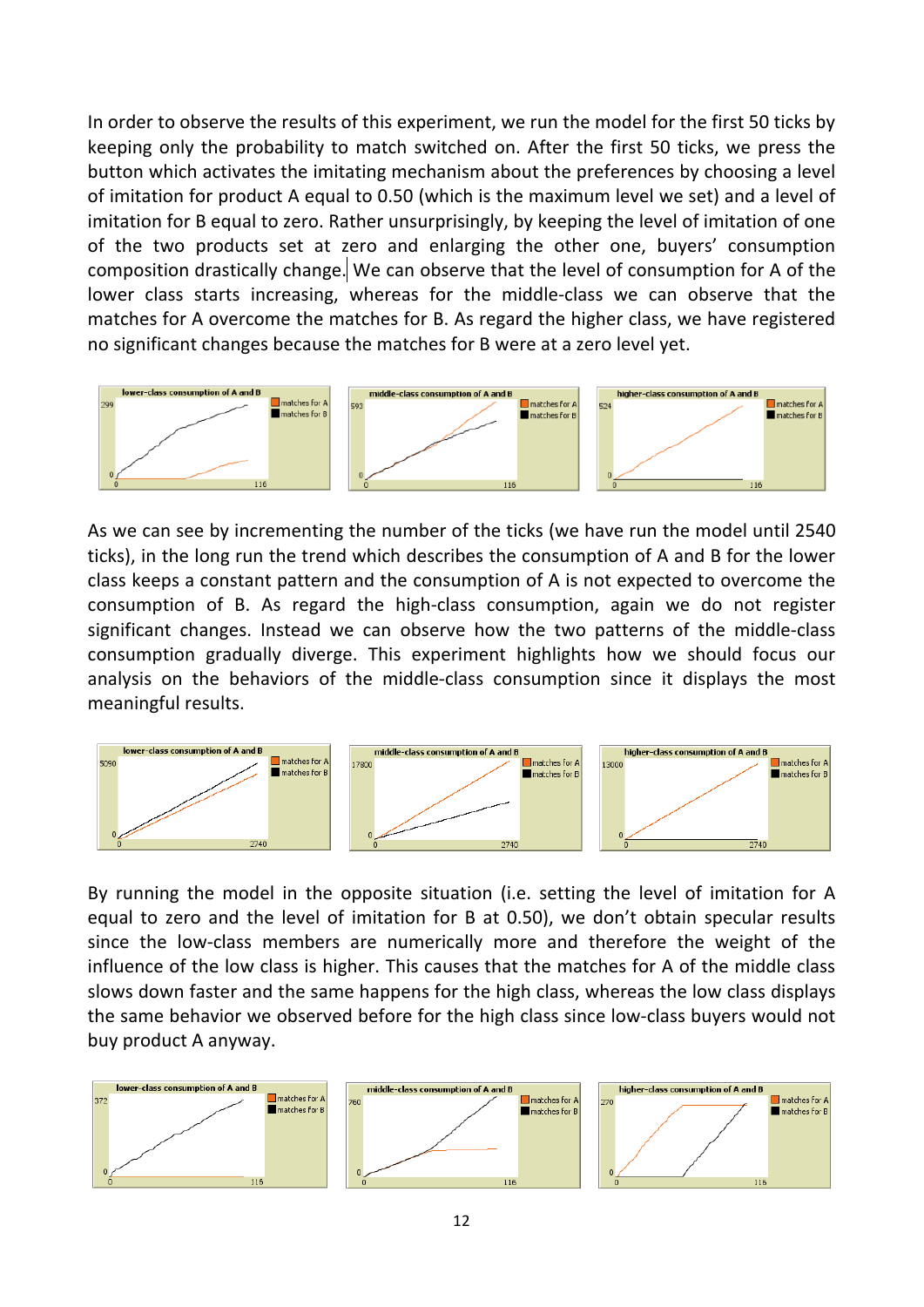Trivially, setting the same positive level in the two sliders, the number of matches for B is much higher than the number of matches for A since the low class is numerically larger.

As we said before, we have found out that the most meaningful results are displayed by the middle-class buyers' behaviors and therefore we pick another experiment: by assuming that the larger part of the consumers imitate the behaviors of the higher classes, but few consumers could imitate lower classes' consumption behaviors, we have set the level of imitation for A at 0.25 and the level of imitation for B at 0.05 in order to replicate a situation as realistic as possible.

In this case the results display that, introducing imitating mechanisms after 100 ticks, the patterns of the middle-class consumption result to be reversed since after activating the procedure, we can observe an increment in consumption for product A, whereas before middle-class buyers used to prefer product B.



#### **2.3.** Discriminating price policy

The third experiment is about discriminating price policy.

In order to run the model in a correct way, we have to run the first ticks by pressing the "go" button: after the first 50 ticks we switch the "go" button off and we press the "discriminating price policy" button. Since this button is continuous it also contains the instructions contained in the "move and match" procedure.

By pressing the "discriminating price policy" button and by setting the wished level of persuasion for product A and/or for product B, we can observe how buyers modify their level of preferences and start buying the product that they did not buy before. In this case we are keeping the maximum level of persuasion both for product A and product B (i.e. 0.5) and the results are straightforward: low-class buyers would not buy product A and high-class buyers would not buy product B under "normal" conditions, but they start buying the other product since we have implemented the discriminating price policy.

| matches for A of lower-class | matches for A of middle-class | matches for A of higher-class |
|------------------------------|-------------------------------|-------------------------------|
| 0                            | 241                           | 237                           |
| matches for B of lower-class | matches for B of middle-class | matches for B of higher-class |
| 190                          | 264                           | 0                             |
| matches for A of lower-class | matches for A of middle-class | matches for A of higher-class |
| 80                           | 839                           | 659                           |
| matches for B of lower-class | matches for B of middle-class | matches for B of higher-class |
| 260                          | 866                           | 628                           |